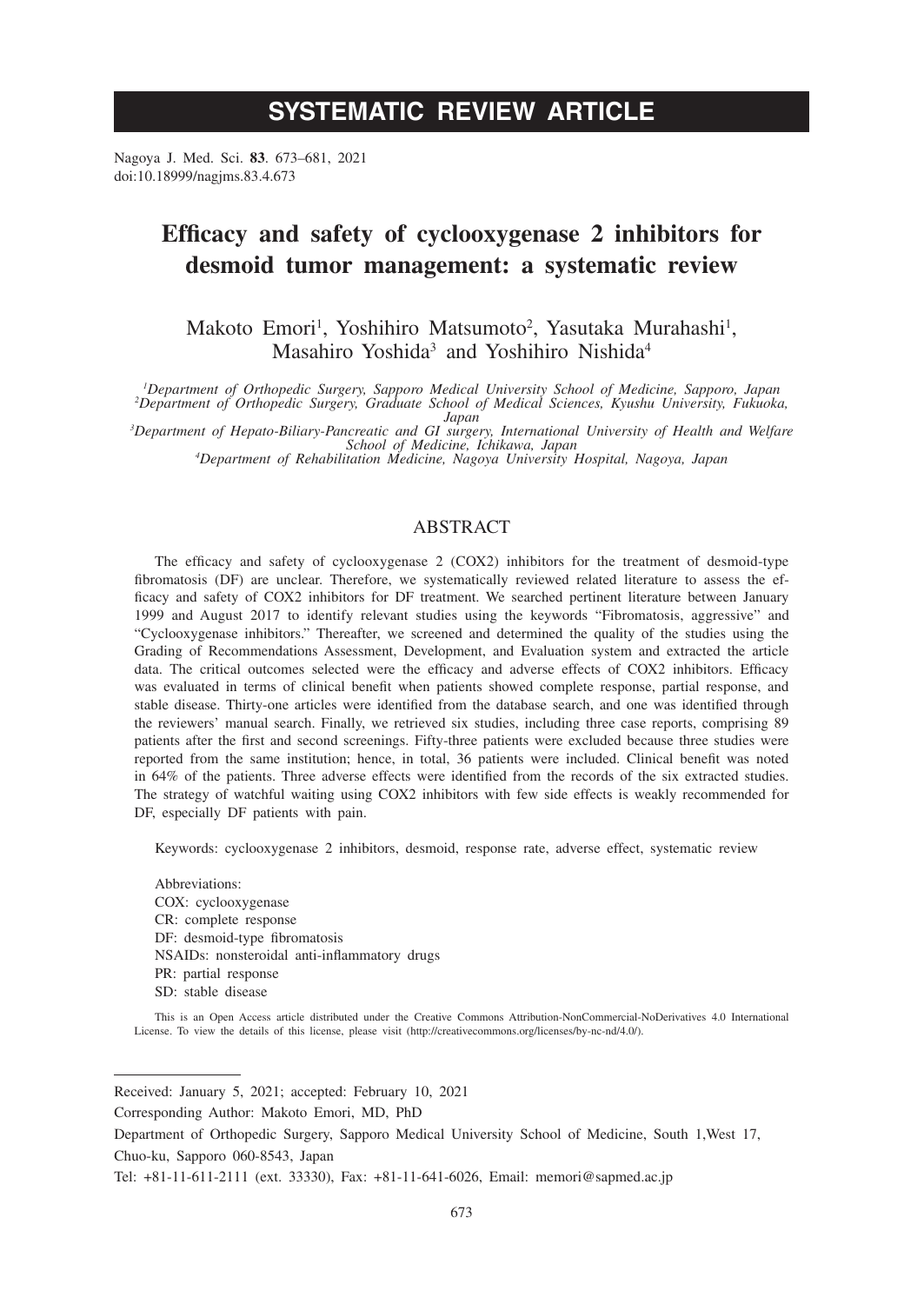## **INTRODUCTION**

Desmoid-type fibromatosis (DF) is a rare monoclonal, fibroblastic proliferation marked by infiltrative growth and an inability to metastasize. Historically, the management of DF involved surgical resection with negative margins as the standard treatment. However, occasionally, complete surgical resection can be difficult to achieve. Furthermore, the rate of local recurrence is high even after wide resection and is accompanied by the risk of chronic pain, loss of function, and impaired quality of life because DF infiltrates the surrounding structures and spreads along planes and muscle.<sup>1</sup>

Given the unpredictable nature of the disease, including the possibility of spontaneous regression, increasing attention has been directed toward initial nonoperative management.<sup>2,3</sup> Nonoperative treatment includes watchful waiting using nonsteroidal anti-inflammatory drugs (NSAIDs) with or without hormonal manipulation, chemotherapy, or radiation therapy. Aggressive chemotherapy should be avoided because it is associated with significant morbidities. NSAIDs are a relatively safe treatment for DF. Pharmacological blockade of cyclooxygenase 2 (COX2), which was reported to decrease cell proliferation in animal models, may contribute to therapeutic effects in DF.<sup>4</sup> However, the antitumor activity of COX2 inhibitors for clinical use in humans is not well understood. Hence, the objective of this study was to systematically review the pertinent available literature to assess the efficacy and safety of COX2 inhibitors for treating patients with DF.

## **METHODS**

We established a guideline committee for extra-abdominal DF to develop optimal clinical guidelines for DF management under the direction of the Ministry of Health, Labour and Welfare of Japan with the cooperation of the Japan Orthopedic Association (JOA) and the Bone and Soft Tissue Oncology Committee of the JOA.<sup>5</sup> The committee outlined the initial project scope; key principles; and relevant patient/population, intervention, comparison, and outcome (PICO) questions. The Grading of Recommendations Assessment, Development and Evaluation (GRADE) system<sup>6</sup> was employed to combine the results of the systematic review with expert opinion to address the following clinical question for extra-abdominal DF: "Is nonoperative treatment using COX2 inhibitors effective for patients with extra-abdominal DF?"

#### *Conflicts of interest and selection of systematic review members*

No specific industry played any roles in this consensus meeting, including the systematic review committee. Members of the systematic review committee were invited to join by the chair (Y.N.) and the clinical practice guidelines development committee.

#### *Search strategy*

An expert librarian (N.Y. mentioned in the acknowledgments) searched PubMed/MEDLINE, the Japan Medical Abstract Society (JMAS; Ichushi in Japanese), the Cochrane library, the Guideline in National Quality Measures Clearinghouse, and the National Institute for Health and Care Excellence databases for potentially relevant literature between January 1999 and August 2017. The following search keywords were used: "Fibromatosis, aggressive" and "Cyclooxygenase inhibitors". We screened and determined the quality of the studies using the GRADE system and extracted the data from the articles.7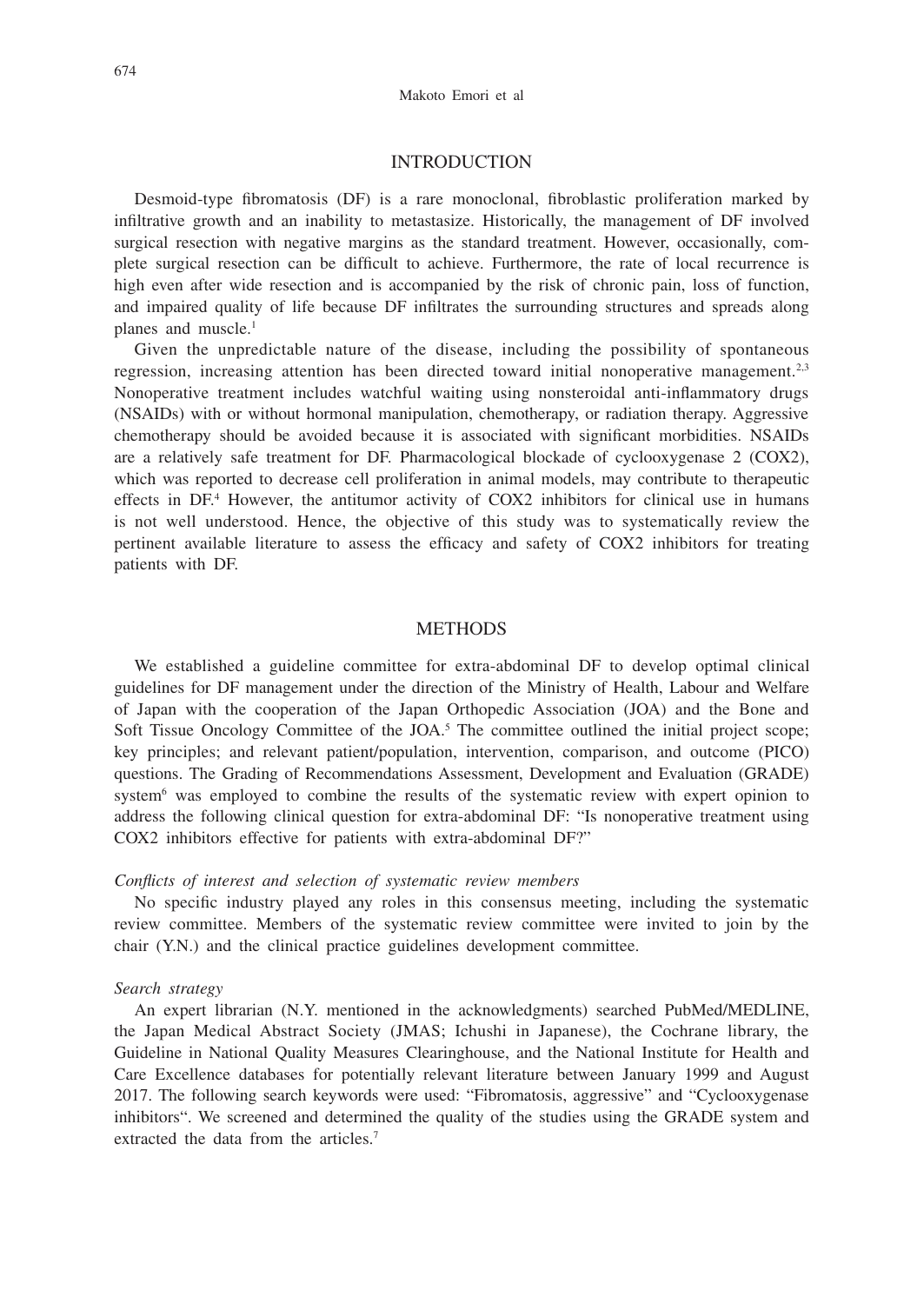#### Cyclooxygenase 2 inhibitors for desmoid tumor

#### *Study selection*

The eligibility of the selected articles was determined in two phases. In the first phase of study selection, we evaluated the studies for eligibility by screening the titles and abstracts. In the second phase, we obtained and screened the full text of all papers according to our inclusion and exclusion criteria. This systematic review for the PICO question, "Is nonoperative treatment using COX2 inhibitors effective for patients with extra-abdominal DF?," was composed of (P) participants: patients with extra-abdominal DF; (I) intervention: nonoperative treatment using COX2 inhibitors; (C) comparison: watchful waiting, and (O) outcomes: the critical outcomes selected were efficacy and adverse events. The articles selected included studies with all types of study designs: cases reports, case series, case-control studies, and clinical trials. The exclusion criteria were as follows: (a) non-English and non-Japanese language; (b) animal subjects; (c) review articles or comments; and (d) experimental studies.

#### *Data extraction and quality appraisal*

Data were extracted by an experienced investigator belonging to the Japan Medical Library Association (N.Y.). The data recorded were the first author, publication year, study design, type of COX2 inhibitor, and efficacy of and adverse effects of COX2 inhibitors. The primary outcome to be evaluated was the efficacy of COX2 inhibitors in DF patients, which was evaluated according to Response Evaluation Criteria in Solid Tumors (RECIST). Efficacy was evaluated in terms of clinical benefit when patients showed complete response (CR), partial response (PR), and stable disease (SD). The second outcome to be evaluated was adverse effects. The methodological quality of the included studies was assessed by two investigators (M.E. and Y.M.) independently according to the methods proposed by the Minds Tokyo GRADE center.

## *Rating the quality of evidence*

The two reviewers independently rated the quality of the evidence according to the GRADE approach.<sup>8</sup> We used the Cochrane risk of bias tool for the assessment of bias risk.<sup>9</sup> The two reviewers evaluated the extracted individual studies and created 'an evaluation sheet' for each critical and important outcome, taking into account limitations of the study design, integrated bias risk, increasing factor and indirectness to PICO, and event number of patients/risk number of patients. Based on the evaluation sheets of all outcomes, the reviewers created the 'Body of Evidence' for the clinical question in consideration of limitations of the study design, risk of bias, inconsistency, indirectness, imprecision and other factors according to the methods proposed by Minds Tokyo GRADE center as A (strong), B (moderate), C (weak) and D (very weak). The reviewers created a 'Qualitative Systematic Review' and a 'Summary of Systematic Review Report', which they provided to the clinical guideline committee. A recommendation was decided in consideration of the balance of relative benefits and harm of the COX2 treatment, the quality of the evidence and patients' preferences, under GRADE approach. The clinical guideline committee voted on the recommendation and its strength related to this clinical question. To decide them, 75% consent was required. If 75% agreement was not obtained in the first vote, the voting members discussed again before re-voting. For the developed recommendation, a written explanation was given that led to the decision by the guideline member in charge of this clinical question.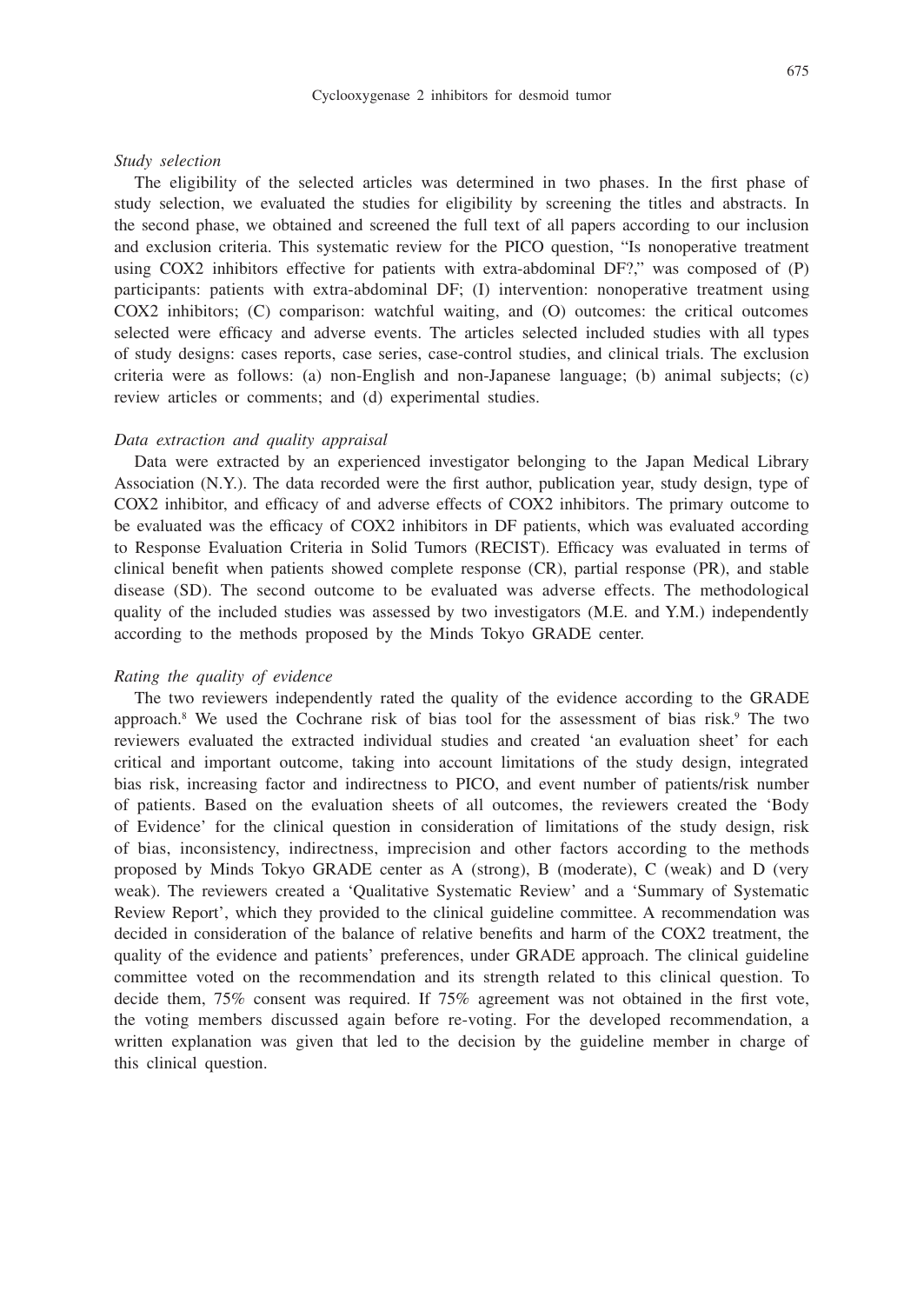## RESULTS

#### *Study selection and study characteristics*

In total, 32 articles were identified from the database search and one article was identified through other sources by the reviewers' manual search. Of the 33 articles, 11 were excluded as their title or abstract was not relevant to the outcome of interest for the review. The full texts of the remaining 22 articles were examined as the second screening. In total, 16 articles were excluded for not meeting the eligibility criteria for evaluation. The most common reason for exclusion was the combined use of COX2 inhibitors with other drugs  $(n = 10)$ , comment or editorial ( $n = 3$ ), and experimental model ( $n = 3$ ). Finally, six articles met the eligibility criteria for evaluation in this systematic review. A detailed flowchart of the selection process is shown in Figure 1. All studies were single-center, retrospective, and case series. The number of participants in each study ranged from one to 33; the studies enrolled a total of 89 patients. However, two<sup>12,14</sup> studies out of three $12-14$  were excluded to prevent the inclusion of duplicate cases, because three research papers were published from the same institution. Of the three papers, the study with



**Fig. 1** Detailed flowchart of the study selection process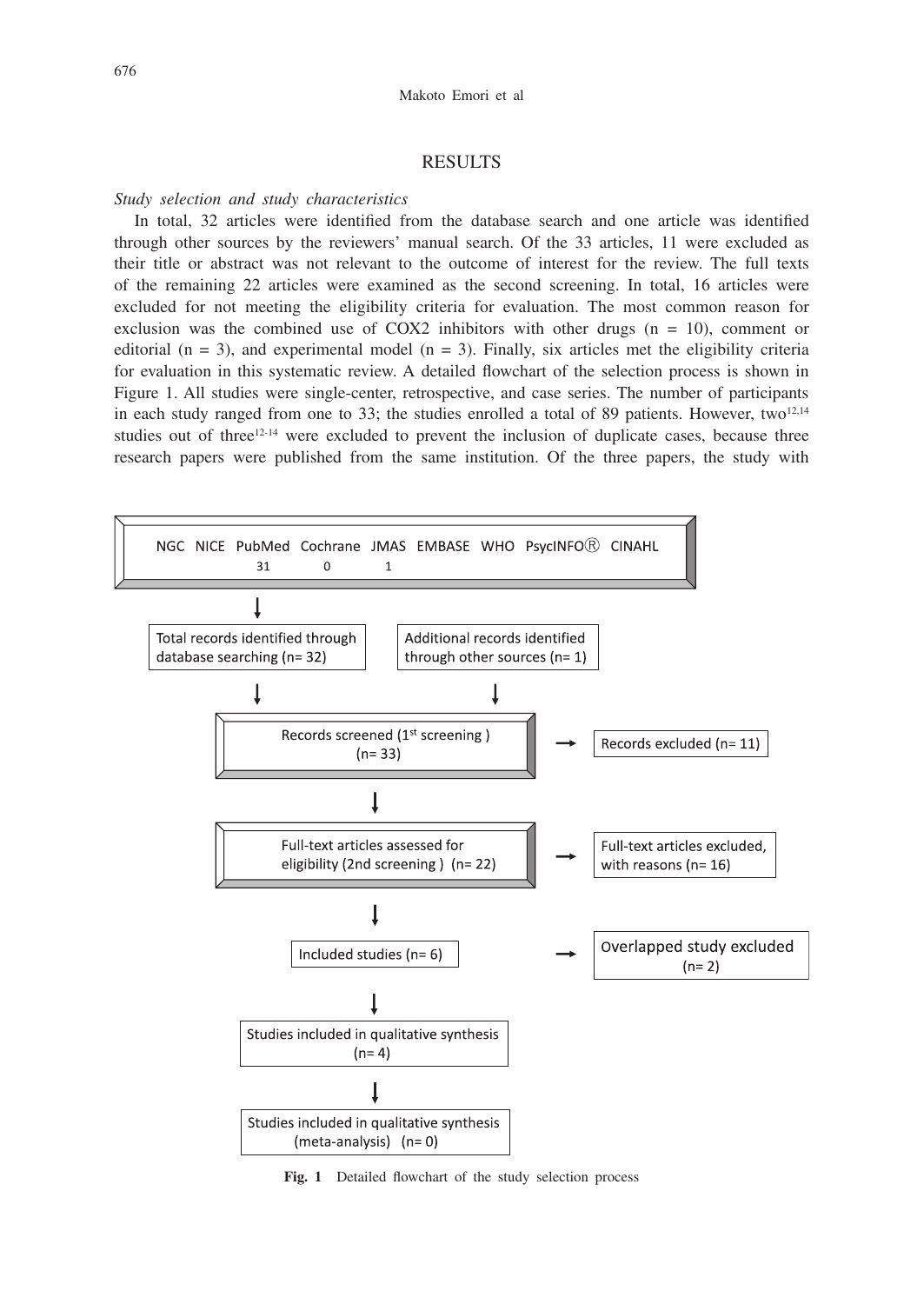the largest number of cases was selected. Finally, 4 studies and 36 patients were included in this review. The characteristics of the selected studies are shown in Table 1. The medication period ranged from 2 to 113 months. In this systematic review, a comparison with watchful waiting alone was not possible because no comparative study was available.

| Reference                              | <b>Study</b>                  | <b>Patient</b><br>number | COX2<br>inhibitors        | Rate of<br><b>Outcome</b><br>$(\%)$ | Response (patient number) |                     |                   |                        | <b>Adverse</b><br>effect patient<br>number |
|----------------------------------------|-------------------------------|--------------------------|---------------------------|-------------------------------------|---------------------------|---------------------|-------------------|------------------------|--------------------------------------------|
|                                        |                               |                          |                           |                                     | Complete<br>response      | Partial<br>response | Stable<br>disease | Progressive<br>disease |                                            |
| Hamada<br>et al <sup>13</sup>          | case series,<br>retrospective | 33                       | meloxicam<br>10mg/day     | 60                                  |                           |                     | 12                | 13                     | $\mathbf{0}$                               |
| Yang<br>$et$ al <sup>11</sup>          | case report,<br>retrospective |                          | celecoxib<br>$200$ mg/day | 100                                 |                           | $\mathbf{0}$        | $\mathbf{0}$      | $\theta$               | $\mathbf{0}$                               |
| <b>Tanaka</b><br>$et$ al <sup>15</sup> | case report,<br>retrospective |                          | etodolac<br>$200$ mg/day  | 100                                 |                           | $\Omega$            | $\Omega$          | $\Omega$               | (hot flushes)                              |
| Wang<br>$et$ al <sup>10</sup>          | case report,<br>retrospective |                          | celecoxib<br>$200$ mg/day | 100                                 |                           | $\mathbf{0}$        | $\mathbf{0}$      | $\mathbf{0}$           | $\mathbf{0}$                               |

**Table 1** The characteristics of the 4 studies after 1st and 2nd screening

Nishida et al<sup>12</sup> and Hamada et al<sup>14</sup> were excluded from the review because of the possible overlap with Hamada et al study.<sup>13</sup>

# *Efficacy of NSAIDs*

Table 1 shows the results of each study and case report with regard to the outcomes of clinical benefit and adverse events. Three kinds of medication were used: celecoxib (200 mg/ day),<sup>10,11</sup> meloxicam (10 mg/day),<sup>12-14</sup> and etodolac (200 mg/day).<sup>15</sup> Of the 36 patients evaluated, 4 showed CR, 7 showed PR, 12 showed SD, and 13 showed progressive disease. Therefore, the clinical benefit was 64%.

### *Adverse effects of NSAIDs*

Among the included studies and case reports (the initial six studies), only one study and a case report provided information regarding adverse effects.<sup>8,13</sup> There were only three adverse effects, gastritis, diarrhea, and hot flushes. Only one adverse effect was described in the four studies selected (Table 1).

## *Body of evidence, Qualitative Systematic Review, and Summary of Systematic Review Report*

The reviewers created the "Body of Evidence" of important outcomes (efficacy and adverse events) for the clinical question and integrated it (Table 2).<sup>7</sup> Since all articles were case series or case reports, the strength of evidence began with C. There were several "Serious" biases in the selected studies; therefore, we considered that the evidence level should be lowered from C to D for efficacy. Regarding adverse events, the existence of several biases could lead to a very low rate of incidence. Hence, the strength level was also reduced from C to D for adverse events. "Qualitative Systematic Review" for clinical question was summarized (Table 3). The reviewers also created the "Summary of Systematic Review Report" as follows, "there were no articles comparing the results of clinical benefit between watchful waiting with COX2 inhibitor administration and without. All articles on clinical benefit in the COX2 inhibitors administration are retrospective case-accumulation studies, and the target patients are also inconsistent with the first and recurrence cases, and the evidence is extremely low." Clinical benefit was favorable and adverse effect was very rare with COX-2 inhibitor administration. Therefore, the guideline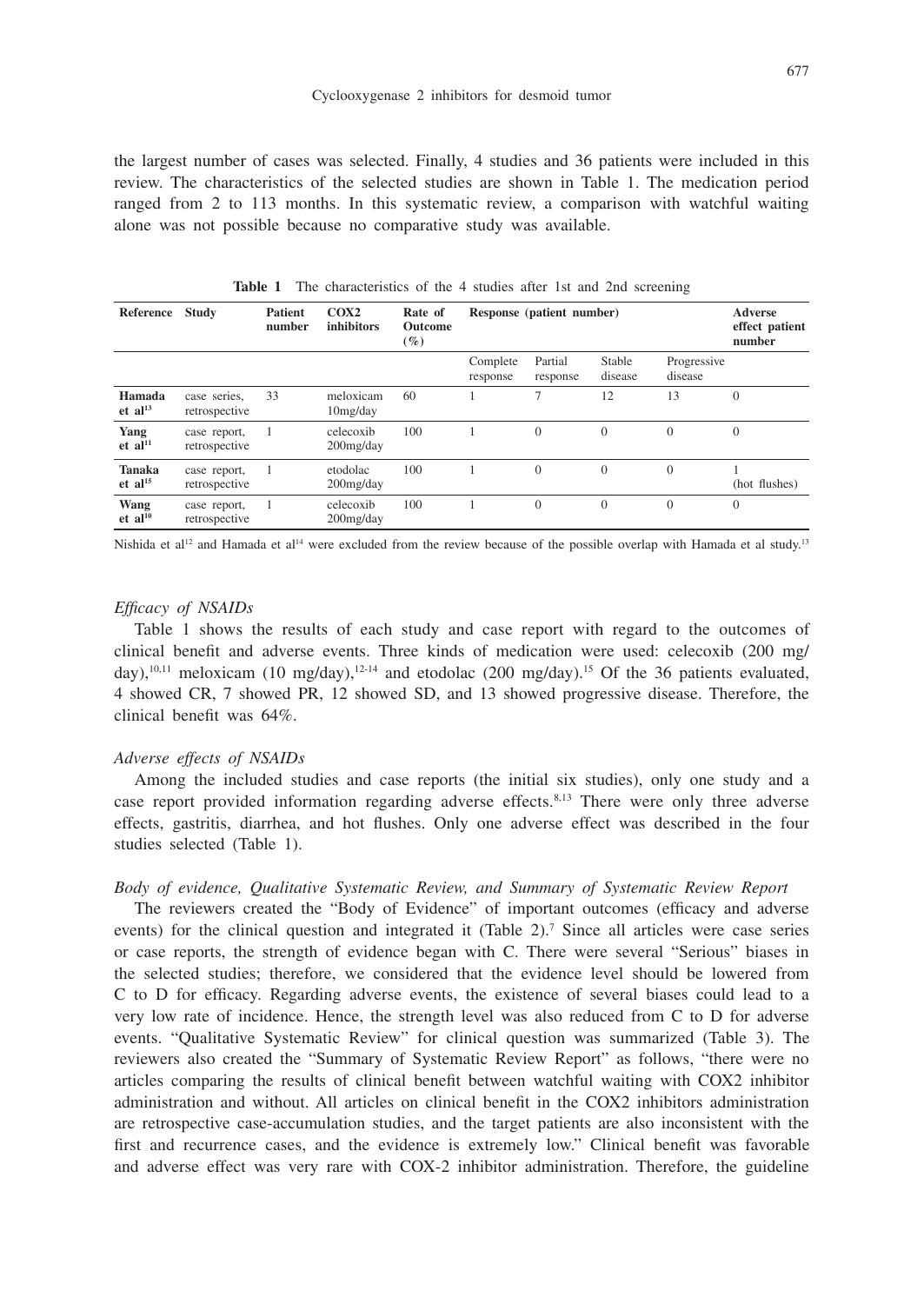committee considered the conservative treatment using COX2 inhibitors was more valuable and preferable than conservative treatment without COX2 inhibitors. Furthermore, the conservative treatment using COX2 inhibitors gave little burden to patients with extra-abdominal desmoid fibromatosis because treatment using COX2 inhibitors is within health care services provided by health insurance in Japan.

The "Body of Evidence," "Qualitative Systematic Review," and "Summary of Systematic Review Report" created by the reviewers were submitted to the guidelines committee. Based on these reports, the guideline committee discussed the following points. Clinical benefit was favorable and adverse effect was very rare with COX-2 inhibitor administration. The conservative treatment using COX2 inhibitors was more valuable and preferable than conservative treatment without COX2 inhibitors in patients with pain. Furthermore, the conservative treatment using COX2 inhibitors gave little burden to patients with extra-abdominal desmoid fibromatosis because treatment using COX2 inhibitors is within health care services provided by health insurance in Japan. All together, the guidelines committee in charge of the clinical question proposed the following recommendation: "We weakly recommend nonoperative treatment using COX2 inhibitors in patients with DF." This recommendation gained a consensus rate of 94% in the entire guidelines group.

| <b>Outcomes</b>                                      | No.<br>of<br>studies | <b>Study</b><br>design               | Risk<br>of<br>bias | Inconsistency Imprecision Indirectness Others |                |                |                | Rate<br>of outcome<br>$(\%)$ | Level<br>of<br>evidence <sup>a</sup> | <b>Significance</b><br>of<br>outcome <sup>b</sup> |
|------------------------------------------------------|----------------------|--------------------------------------|--------------------|-----------------------------------------------|----------------|----------------|----------------|------------------------------|--------------------------------------|---------------------------------------------------|
| Efficacy of<br>COX2<br>inhibitors*<br>$(CR+ PR+ SD)$ | 4                    | Case<br>series<br>and case<br>report | <b>Serious</b>     | Not serious                                   | Not serious    | Serious        | Serious        | 64                           | D                                    | 8                                                 |
| <b>Adverse events</b>                                |                      | Case<br>report                       | <b>Serious</b>     | <b>Serious</b>                                | <b>Serious</b> | <b>Serious</b> | <b>Serious</b> | 3                            | D                                    | 6                                                 |

**Table 2** Study quality of evidence according to GRADE guidelines

\*Complete remission + partial response + stable disease

a A, strong; B, moderate; C, low; D, very low

b Significance of outcome was determined by guideline committee when setting up PICO by a 1–10 point evaluation. (10: most important)

| <b>Clinical question</b>   | Is nonoperative treatment using COX2 inhibitors effective for patients with extra-<br>abdominal desmoid fibromatosis?                                                                                                                                       |
|----------------------------|-------------------------------------------------------------------------------------------------------------------------------------------------------------------------------------------------------------------------------------------------------------|
| P                          | Patients with extra-abdominal desmoid fibromatosis                                                                                                                                                                                                          |
| 1                          | Nonoperative treatment using COX2 inhibitors                                                                                                                                                                                                                |
| $\mathbf C$                | Watchful waiting                                                                                                                                                                                                                                            |
| <b>Clinical context</b>    | Since desmoid fibromatosis shrink spontaneously in some cases, careful follow-up by<br>"wait and see" may be performed. Verify whether COX2 inhibitors are more useful<br>for extra-abdominal desmoid fibromatosis than "wait and see" as a drug treatment. |
| <b>Outcome</b>             | Response rate                                                                                                                                                                                                                                               |
| Summary of indirectness    | All 4 studies do not have a watchful waiting group                                                                                                                                                                                                          |
| Summary of bias risk       | All are retrospective studies and have a high risk of bias                                                                                                                                                                                                  |
| Summary of inconsistencies | Subjects include first-onset and recurrent cases, and are inconsistent                                                                                                                                                                                      |
| <b>Comment</b>             | All are retrospective and do not include the watchful waiting group, so the level of<br>evidence is low.                                                                                                                                                    |

**Table 3** Qualitative systematic review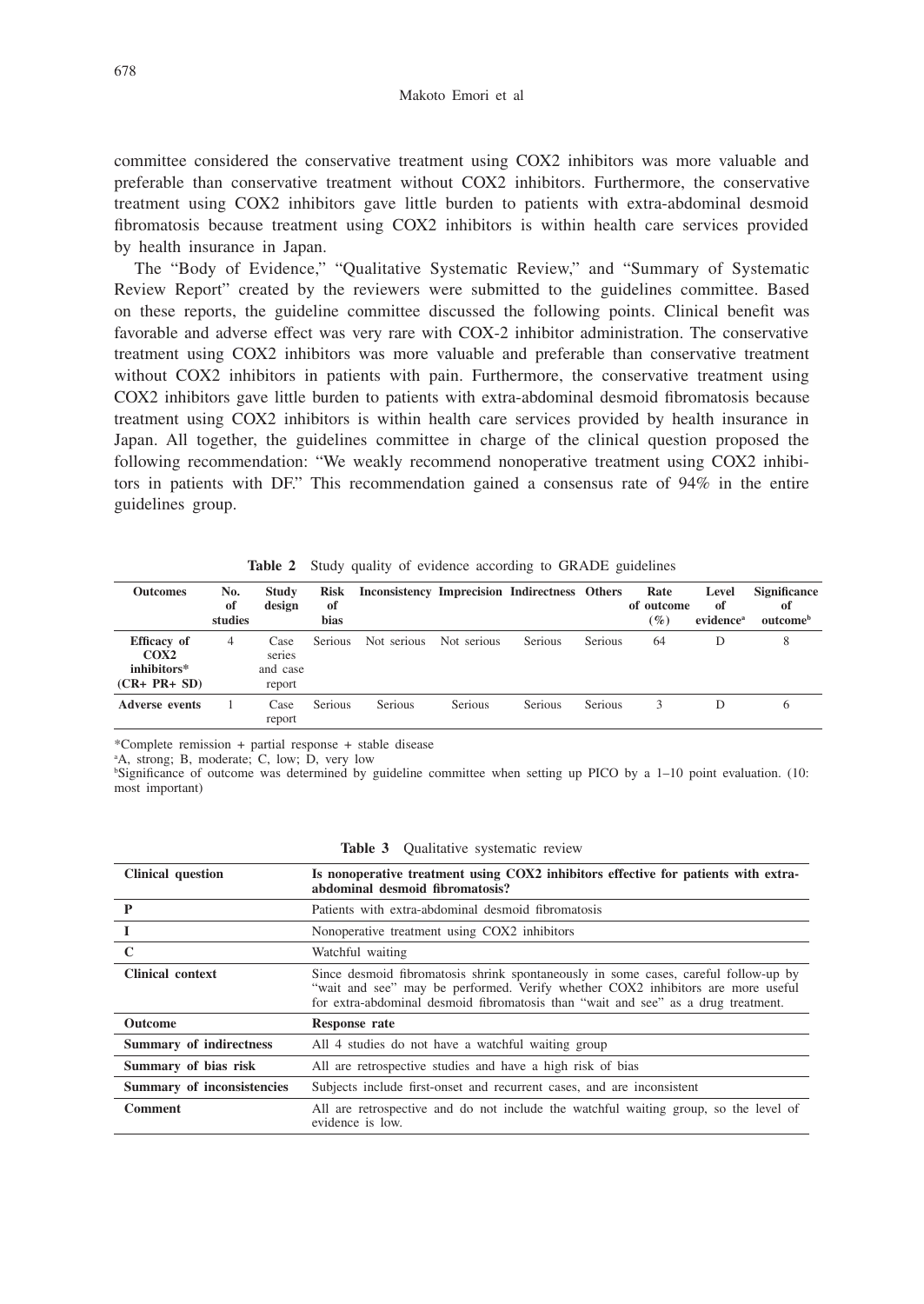#### DISCUSSION

In this systematic review, four studies including case reports were studied to evaluate the efficacy and safety of COX2 inhibitors for DF treatment. The clinical benefit rate of COX2 inhibitors for DF treatment was 64% and the rate of adverse effects was very low (3 cases in six studies, 1 case in 4 studies). Patients with DF could be treated using "watchful waiting" with COX2 inhibitors because they afford favorable local control and are associated with a low rate of adverse effects. Watchful waiting with COX2 inhibitors allows patients to avoid the significant morbidity risk associated with surgery or radiation and invasive intervention.

Therapy for DF is aimed at local control and/or reduction of symptoms that bother patients because DF does not have metastatic potential. Historically, complete surgical resection with wide margins has been the standard care; however, resection of this type often results in significant functional impairment. Moreover, the rates of local recurrence after resection, even with wide surgical margins, are high, ranging from 20 to  $60\%$  depending on the series.<sup>16-18</sup> While DF has an unpredictable natural history, some cases show rapid growth followed by periods of stabilization; occasionally, spontaneous regression is noted. Spontaneous regression is reported in up to 20% of DF patients.19 Therefore, watchful waiting is increasingly advocated for DF patients. With regard to real-world clinical experience, many DF patients have complained of pain, leading to poor quality of life. Although COX2 inhibitors could control DF based on the results of an animal study,<sup>4</sup> the efficacy of COX2 inhibitors in human DF is controversial because of a lack of randomized controlled studies. In this review, the clinical benefit achieved with COX2 inhibitors was favorable; however, comparison with watchful waiting alone was not possible. Watchful waiting with COX2 inhibitors could be considered one of the treatment choices because of the favorable local control and low rate of adverse effects associated with these drugs; moreover, DF patients experience severe pain. Our findings support the current consensus released by the European Organization for Research and Treatment of Cancer (EORTC). The EORTC advocates that observation should be the first-line treatment, irrespective of pain or clinical symptoms. $220$ However, pain management is a major issue for patients with DF. The pathogenetic mechanisms of pain in DF are certainly complex and multifactorial. DF-related pain is associated with the overexpression of COX2.<sup>21</sup> Therefore, watchful waiting with COX2 inhibitors may be suitable for DF patients with pain.

The course of DF is difficult to predict; therefore, it is important to identify the predictors of DF progression during watchful waiting. Cassidy et al reported that the percentage of baseline tumor volume showing a hyperintense signal on T2 magnetic resonance imaging is a useful tool for clinical decision-making for patients with DF considering watchful waiting.22 DF patients with a hyperintense T2 score of ≥90% have a high likelihood of progression. Therefore, for these DF patients, watchful waiting with or without COX2 inhibitor administration might not be sufficient as a treatment modality.

There are limitations to the current systematic review that are common to most papers evaluating rare diseases. The evidence from the included studies was of low quality, and there were many case reports. Moreover, three studies of case series were from the same institution, two of which should be excluded from this systematic review. In addition, there are some variations in the medication. Clinical outcomes of watchful waiting with or without COX2 inhibitor should be evaluated in the future.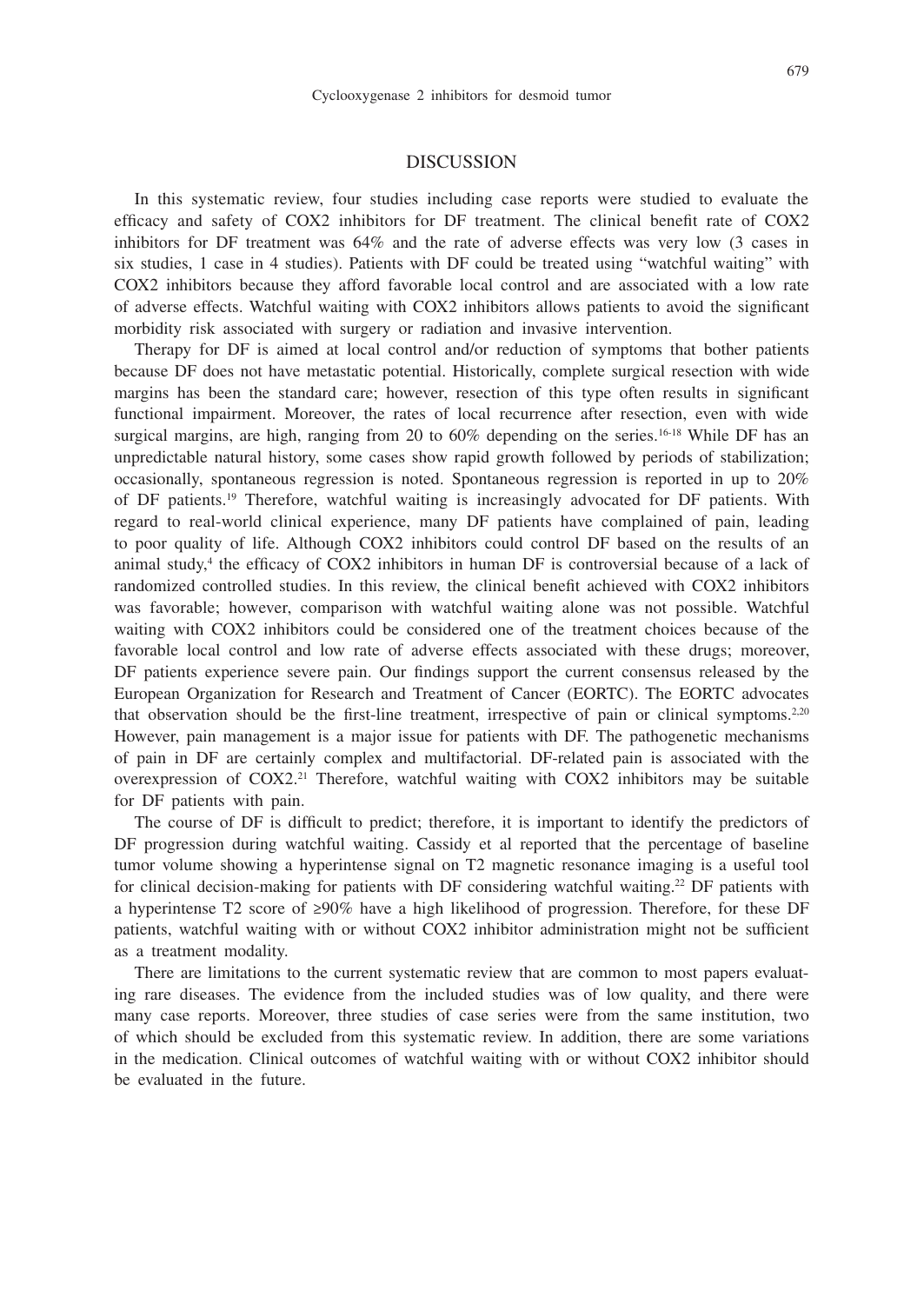#### Makoto Emori et al

## **CONCLUSION**

The efficacy of COX2 inhibitor treatment was favorable among patients with DF, although there is no comparative study with no treatment. Further, the incidence rate of adverse events was very low. Considering that many DF patients experience pain that cannot be ignored, we weakly recommend watchful waiting using COX2 inhibitors for DF patients. However, clinical outcomes of watchful waiting with or without COX2 inhibitor should be evaluated in the future.

# ACKNOWLEDGEMENTS

We thank Japan Medical Library Association and Mr Naohiko Yamaguchi for their support to literature search.

# DISCLOSURE STATEMENT

The authors declare that they have no conflict of interest.

# **REFERENCES**

- 1 Peng PD, Hyder O, Mavros MN, et al. Management and recurrence patterns of desmoids tumors: a multi-institutional analysis of 211 patients. *Ann Surg Oncol*. 2012;19(13):4036–4042. doi:10.1245/s10434- 012-2634-6.
- 2 Kasper B, Baumgarten C, Bonvalot S, et al. Management of sporadic desmoid-type fibromatosis: a European consensus approach based on patients' and professionals' expertise - a sarcoma patients EuroNet and European Organisation for Research and Treatment of Cancer/Soft Tissue and Bone Sarcoma Group initiative. *Eur J Cancer*. 2015;51(2):127–136. doi:10.1016/j.ejca.2014.11.005.
- 3 Ghert M, Yao X, Corbett T, et al. Treatment and follow-up strategies in desmoid tumours: a practice guideline. *Curr Oncol*. 2014;21(4):e642–e649. doi:10.3747/co.21.2112.
- 4 Poon R, Smits R, Li C, et al. Cyclooxygenase-two (COX-2) modulates proliferation in aggressive fibromatosis (desmoid tumor). *Oncogene*. 2001;20(4):451–460. doi:10.1038/sj.onc.1204107.
- 5 Shimizu K, Hamada S, Sakai T, Koike H, Yoshida M, Nishida Y. Efficacy of low-dose chemotherapy with methotrexate and vinblastine for patients with extra-abdominal desmoid-type fibromatosis: a systematic review. *Jpn J Clin Oncol*. 2020;50(4):419–424. doi:10.1093/jjco/hyz204.
- 6 Andrews JC, Schunemann HJ, Oxman AD, et al. GRADE guidelines: 15. Going from evidence to recommendation-determinants of a recommendation's direction and strength. *J Clin Epidemiol*. 2013;66(7):726–735. doi:10.1016/j.jclinepi.2013.02.003.
- 7 Balshem H, Helfand M, Schünemann HJ, et al. GRADE guidelines: 3. Rating the quality of evidence. *J Clin Epidemiol*. 2011;64(4):401–406. doi:10.1016/j.jclinepi.2010.07.015.
- 8 Atkins D, Best D, Briss PA, et al. Grading quality of evidence and strength of recommendations. *BMJ*. 2004;328(7454):1490. doi:10.1136/bmj.328.7454.1490.
- 9 Higgins JP, Altman DG, Gøtzsche PC, et al. The Cochrane Collaboration's tool for assessing risk of bias in randomised trials. *BMJ*. 2011;343:d5928. doi:10.1136/bmj.d5928.
- 10 Wang YC, Wong JU. Complete remission of pancreatic head desmoid tumor treated by COX-2 inhibitor-a case report. *World J Surg Oncol*. 2016;14(1):190. doi:10.1186/s12957-016-0944-z.
- 11 Yang S, Wang X, Jiang H, Wang Y, Li Z, Lu H. Effective treatment of aggressive fibromatosis with celecoxib guided by genetic testing. *Cancer Biol Ther*. 2017;18(10):757–760. doi:10.1080/15384047.2017.1373215.
- 12 Nishida Y, Tsukushi S, Shido Y, Wasa J, Ishiguro N, Yamada Y. Successful treatment with meloxicam, a cyclooxygenase-2 inhibitor, of patients with extra-abdominal desmoid tumors: a pilot study. *J Clin Oncol*. 2010;28(6):e107–9. doi:10.1200/jco.2009.25.5950.
- 13 Hamada S, Futamura N, Ikuta K, et al. CTNNB1 S45F mutation predicts poor efficacy of meloxicam treatment for desmoid tumors: a pilot study. *PloS One*. 2014;9(5):e96391. doi:10.1371/journal.pone.0096391.